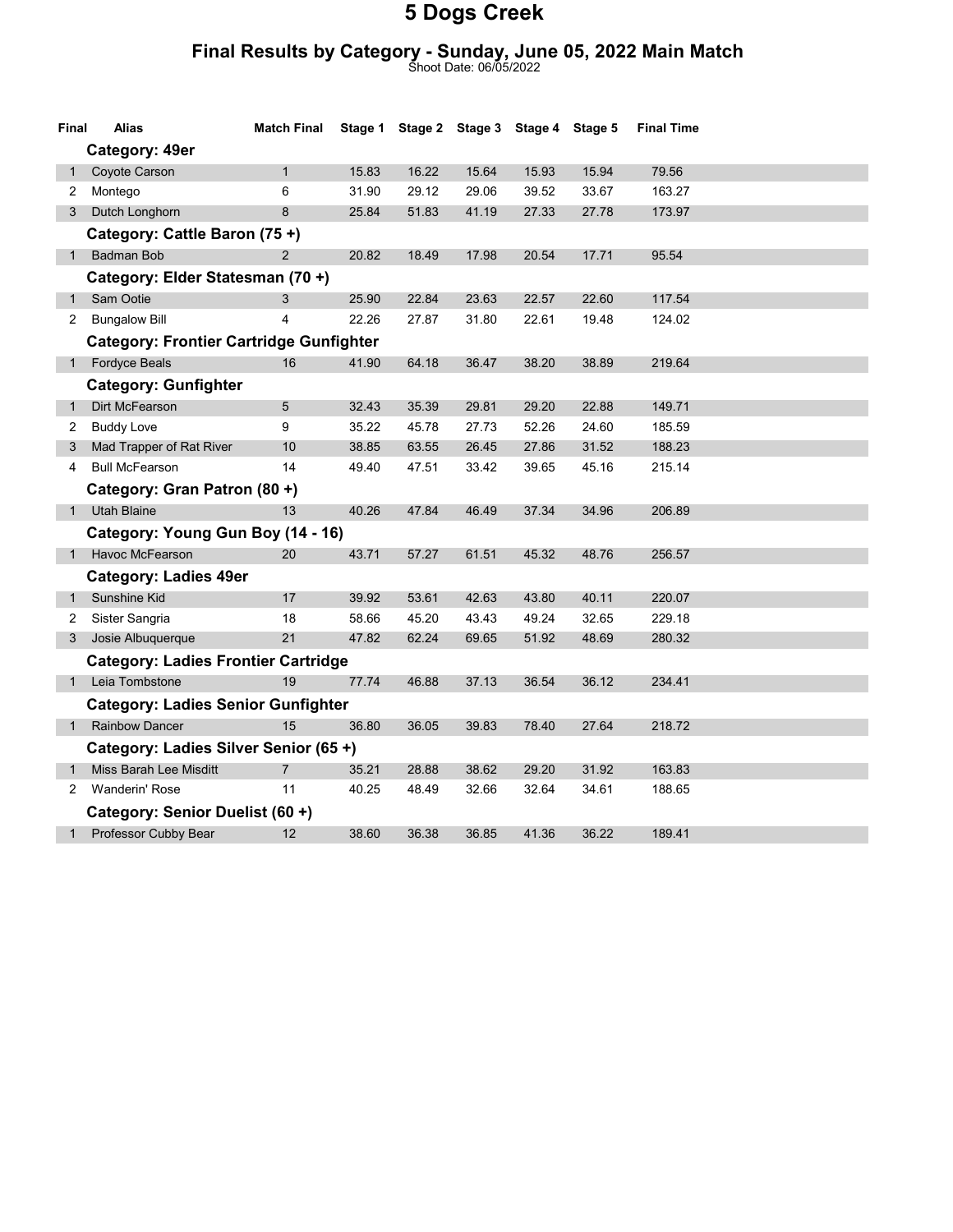#### Match Final Overall Results - Sunday, June 05, 2022 Main Match Shoot Date: 06/05/2022

| Overall<br>Category |                             |              |            |                |       |       |                                         |       |       |                                                                                            |
|---------------------|-----------------------------|--------------|------------|----------------|-------|-------|-----------------------------------------|-------|-------|--------------------------------------------------------------------------------------------|
| <b>Final</b>        | <b>Alias</b>                | <b>State</b> | Category   | <b>Final</b>   |       |       | Stage 1 Stage 2 Stage 3 Stage 4 Stage 5 |       |       | <b>Final Time</b>                                                                          |
| $\mathbf 1$         | Coyote Carson               | CA           | 49r        | $\mathbf{1}$   | 15.83 | 16.22 | 15.64                                   | 15.93 | 15.94 | 79.56                                                                                      |
|                     |                             |              |            |                |       |       |                                         |       |       | M:0 P:N S:0 M:0 P:N S:0 M:0 P:N S:0 M:0 P:N S:0 M:0 P:N S:0 Total: M:0 P:0 S:0             |
| 2                   | <b>Badman Bob</b>           | CA           | CB         | $\mathbf{1}$   | 20.82 | 18.49 | 17.98                                   | 20.54 | 17.71 | 95.54                                                                                      |
|                     |                             |              |            |                |       |       |                                         |       |       | M:0 P:N S:0 M:0 P:N S:0 M:0 P:N S:0 M:0 P:N S:0 M:0 P:N S:0 Total: M:0 P:0 S:0             |
| 3                   | Sam Ootie                   | CA           | ES         | $\mathbf{1}$   | 25.90 | 22.84 | 23.63                                   | 22.57 | 22.60 | 117.54                                                                                     |
|                     |                             |              |            |                |       |       |                                         |       |       | M:1 P:N S:0 M:0 P:N S:0 M:0 P:N S:0 M:0 P:N S:0 M:0 P:N S:0 M:0 P:N S:0 Total: M:1 P:0 S:0 |
| $\overline{4}$      | <b>Bungalow Bill</b>        | CA           | <b>ES</b>  | 2              | 22.26 | 27.87 | 31.80                                   | 22.61 | 19.48 | 124.02                                                                                     |
|                     |                             |              |            |                |       |       |                                         |       |       | M:0 P:N S:0 M:2 P:N S:0 M:0 P:N S:0 M:0 P:N S:0 M:0 P:N S:0 Total: M:2 P:0 S:0             |
| 5                   | Dirt McFearson              | CA           | <b>GF</b>  | $\mathbf{1}$   | 32.43 | 35.39 | 29.81                                   | 29.20 | 22.88 | 149.71                                                                                     |
|                     |                             |              |            |                |       |       |                                         |       |       | M:0 P:N S:0 M:0 P:N S:0 M:0 P:N S:0 M:0 P:N S:0 M:0 P:N S:0 Total: M:0 P:0 S:0             |
| 6                   | Montego                     | CA           | 49r        | 2              | 31.90 | 29.12 | 29.06                                   | 39.52 | 33.67 | 163.27                                                                                     |
|                     |                             |              |            |                |       |       |                                         |       |       | M:0 P:N S:0 M:0 P:N S:0 M:0 P:N S:0 M:0 P:N S:0 M:0 P:N S:0 Total: M:0 P:0 S:0             |
| 7                   | Miss Barah Lee Misditt      | CA           | <b>LSS</b> | $\mathbf{1}$   | 35.21 | 28.88 | 38.62                                   | 29.20 | 31.92 | 163.83                                                                                     |
|                     |                             |              |            |                |       |       |                                         |       |       | M:0 P:N S:0 M:0 P:N S:0 M:1 P:N S:0 M:0 P:N S:0 M:0 P:N S:0 Total: M:1 P:0 S:0             |
| 8                   | Dutch Longhorn              | CA           | 49r        | 3              | 25.84 | 51.83 | 41.19                                   | 27.33 | 27.78 | 173.97                                                                                     |
|                     |                             |              |            |                |       |       |                                         |       |       | M:0 P:N S:0 M:2 P:Y S:0 M:2 P:N S:0 M:0 P:N S:0 M:0 P:N S:0 Total: M:4 P:1 S:0             |
| 9                   | <b>Buddy Love</b>           | CA           | <b>GF</b>  | 2              | 35.22 | 45.78 | 27.73                                   | 52.26 | 24.60 | 185.59                                                                                     |
|                     |                             |              |            |                |       |       |                                         |       |       | M:1 P:N S:0 M:1 P:N S:0 M:0 P:N S:0 M:1 P:N S:0 M:0 P:N S:0 Total: M:3 P:0 S:0             |
|                     | 10 Mad Trapper of Rat River | CA           | <b>GF</b>  | 3              | 38.85 | 63.55 | 26.45                                   | 27.86 | 31.52 | 188.23                                                                                     |
|                     |                             |              |            |                |       |       |                                         |       |       | M:2 P:N S:0 M:2 P:N S:0 M:0 P:N S:0 M:0 P:N S:0 M:1 P:N S:0 Total: M:5 P:0 S:0             |
|                     | 11 Wanderin' Rose           | CA           | <b>LSS</b> | 2              | 40.25 | 48.49 | 32.66                                   | 32.64 | 34.61 | 188.65                                                                                     |
|                     |                             |              |            |                |       |       |                                         |       |       | M:1 P:N S:0 M:2 P:N S:0 M:0 P:N S:0 M:0 P:N S:0 M:0 P:N S:0 Total: M:3 P:0 S:0             |
|                     | 12 Professor Cubby Bear     | <b>CA</b>    | <b>SD</b>  | $\mathbf{1}$   | 38.60 | 36.38 | 36.85                                   | 41.36 | 36.22 | 189.41                                                                                     |
|                     |                             |              |            |                |       |       |                                         |       |       | M:0 P:N S:0 M:0 P:N S:0 M:0 P:N S:0 M:0 P:N S:0 M:0 P:N S:0 M:0 P:N S:0 Total: M:0 P:0 S:0 |
|                     | 13 Utah Blaine              | CA           | <b>GP</b>  | $\mathbf{1}$   | 40.26 | 47.84 | 46.49                                   | 37.34 | 34.96 | 206.89                                                                                     |
|                     |                             |              |            |                |       |       |                                         |       |       | M:0 P:N S:0 M:0 P:N S:0 M:1 P:N S:0 M:0 P:N S:0 M:0 P:N S:0 Total: M:1 P:0 S:0             |
|                     | 14 Bull McFearson           | CA           | <b>GF</b>  | $\overline{4}$ | 49.40 | 47.51 | 33.42                                   | 39.65 | 45.16 | 215.14                                                                                     |
|                     |                             |              |            |                |       |       |                                         |       |       | M:0 P:N S:0 M:0 P:Y S:0 M:0 P:N S:0 M:0 P:N S:0 M:1 P:N S:0 Total: M:1 P:1 S:0             |
|                     | 15 Rainbow Dancer           | CA           | <b>LSG</b> | $\mathbf{1}$   | 36.80 | 36.05 | 39.83                                   | 78.40 | 27.64 | 218.72                                                                                     |
|                     |                             |              |            |                |       |       |                                         |       |       | M:0 P:N S:0 M:0 P:N S:0 M:0 P:N S:0 M:2 P:N S:0 M:0 P:N S:0 Total: M:2 P:0 S:0             |
|                     | 16 Fordyce Beals            | CA           | <b>FCG</b> | $\mathbf{1}$   | 41.90 | 64.18 | 36.47                                   | 38.20 | 38.89 | 219.64                                                                                     |
|                     |                             |              |            |                |       |       |                                         |       |       | M:1 P:N S:0 M:2 P:Y S:0 M:0 P:N S:0 M:0 P:N S:0 M:1 P:N S:0 Total: M:4 P:1 S:0             |
|                     | 17 Sunshine Kid             | CA           | L49        | $\mathbf{1}$   | 39.92 | 53.61 | 42.63                                   | 43.80 | 40.11 | 220.07                                                                                     |
|                     |                             |              |            |                |       |       |                                         |       |       | M:0 P:N S:0 M:0 P:N S:0 M:0 P:N S:0 M:0 P:N S:0 M:0 P:N S:0 M:0 P:N S:0 Total: M:0 P:0 S:0 |
|                     | 18 Sister Sangria           | CA           | L49        | $\overline{2}$ | 58.66 | 45.20 | 43.43                                   | 49.24 | 32.65 | 229.18                                                                                     |
|                     |                             |              |            |                |       |       |                                         |       |       | M:3 P:N S:0 M:0 P:N S:0 M:0 P:N S:0 M:1 P:N S:0 M:0 P:N S:0 Total: M:4 P:0 S:0             |
|                     | 19 Leia Tombstone           | <b>CA</b>    | <b>LFC</b> | $\mathbf{1}$   | 77.74 | 46.88 | 37.13                                   | 36.54 | 36.12 | 234.41                                                                                     |
|                     |                             |              |            |                |       |       |                                         |       |       | M:7 P:N S:0 M:2 P:N S:0 M:0 P:N S:0 M:0 P:N S:0 M:0 P:N S:0 Total: M:9 P:0 S:0             |
|                     | 20 Havoc McFearson          | CA           | <b>JB</b>  | 1              | 43.71 | 57.27 | 61.51                                   | 45.32 | 48.76 | 256.57                                                                                     |
|                     |                             |              |            |                |       |       |                                         |       |       | M:1 P:N S:0 M:1 P:N S:0 M:0 P:N S:0 M:0 P:N S:0 M:0 P:N S:0 M:0 P:N S:0 Total: M:2 P:0 S:0 |
|                     | 21 Josie Albuguergue        | CA           | L49        | 3              | 47.82 | 62.24 | 69.65                                   | 51.92 | 48.69 | 280.32                                                                                     |
|                     |                             |              |            |                |       |       |                                         |       |       | M:0 P:N S:0 M:0 P:N S:0 M:1 P:N S:0 M:1 P:N S:0 M:0 P:N S:0 Total: M:2 P:0 S:0             |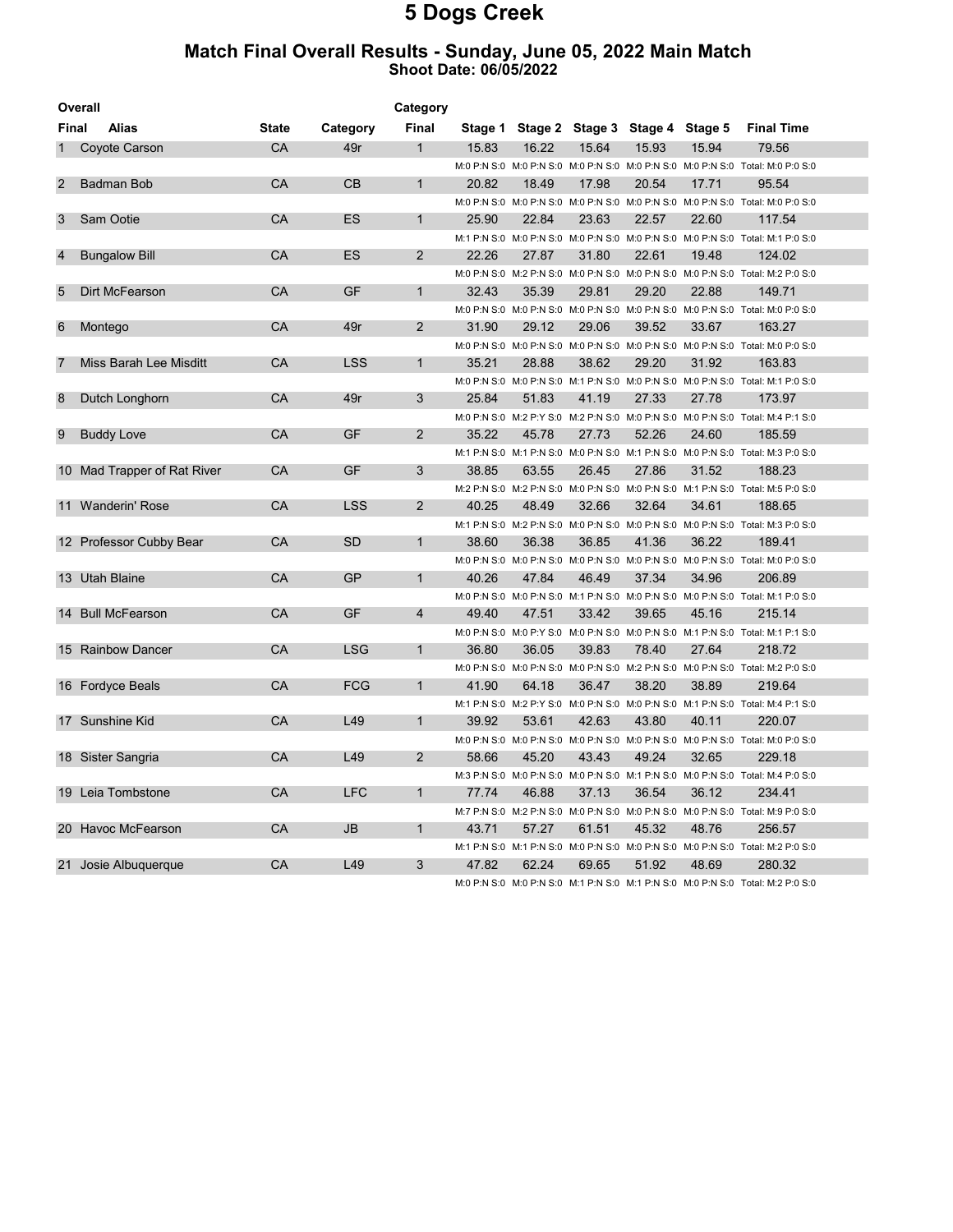### Clean and Smooth Sunday, June 05, 2022 Main Match

Shoot Date: 06/05/2022

| <b>Shooter Alias</b> | Category              |
|----------------------|-----------------------|
| Badman Bob           | Cattle Baron $(75 +)$ |
| Coyote Carson        | 49er                  |
| Dirt McFearson       | Gunfighter            |
| Montego              | 49er                  |
| Professor Cubby Bear | Senior Duelist (60 +) |
| Sunshine Kid         | Ladies 49er           |
|                      |                       |

Total Clean and Smooth: 6